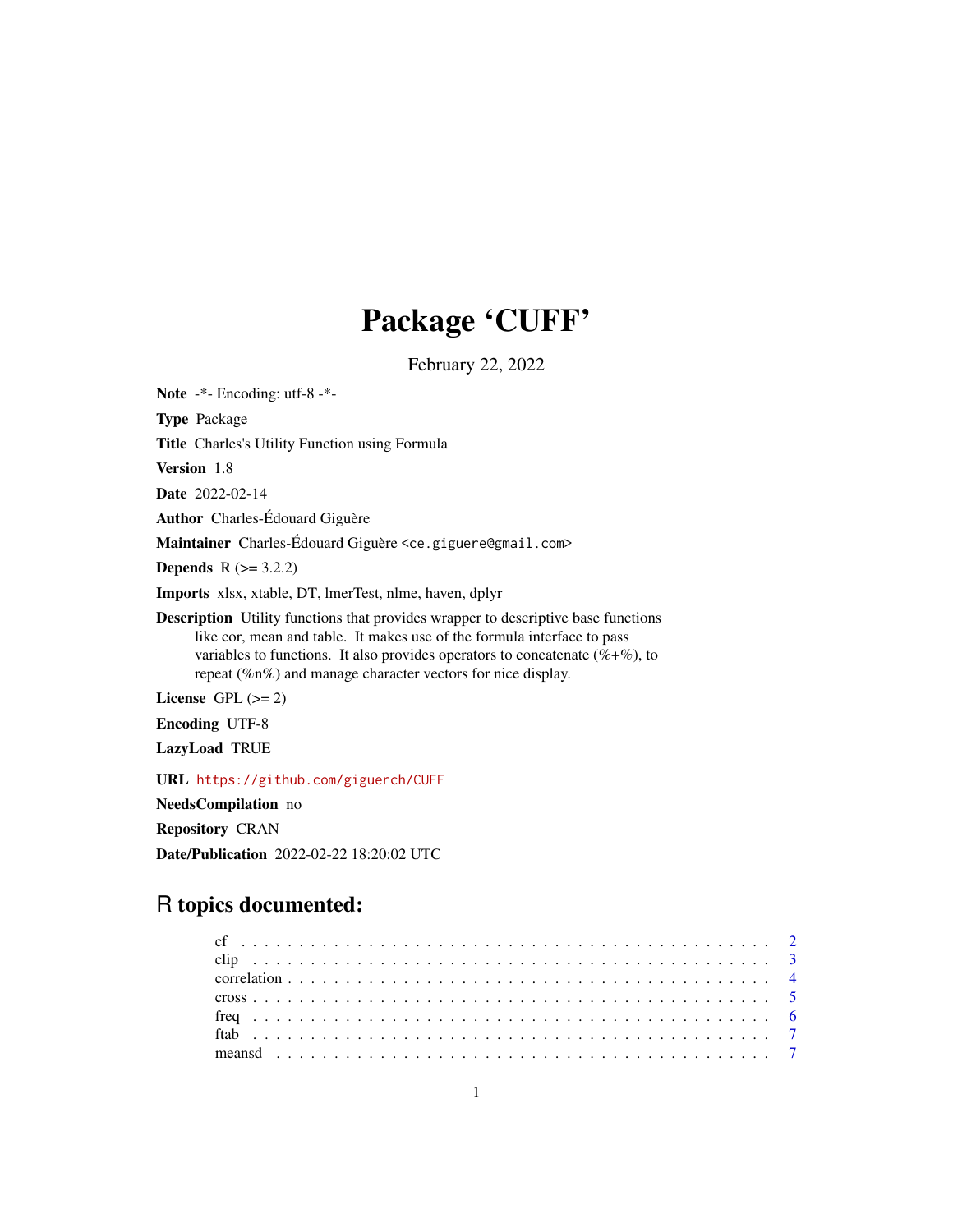<span id="page-1-0"></span>

| Index |  |
|-------|--|
|       |  |
|       |  |
|       |  |
|       |  |
|       |  |
|       |  |
|       |  |
|       |  |
|       |  |
|       |  |

# cf *Extract and format coefficients table*

# Description

This function extract coefficients tables from common statistical model (lm/glm/lme/lmer/t-test) and format them.

# Usage

```
cf(x, addci = TRUE, p v-style = 1, signif = 2, expcf, ...)
```
# Arguments

| X        | x is a lm/glm/lme/lmer/t.test model                                                                                                                          |
|----------|--------------------------------------------------------------------------------------------------------------------------------------------------------------|
| addci    | Logical value that tells R to add a 95% confidence interval to the output. True<br>by default.                                                               |
| pv.style | Integer specifying the style $(1 \text{ or } 2)$ of p-value formatting. See help $(pv)$ for<br>details                                                       |
| signif   | Either an integer specifying the number of significant digits or a dimension 3<br>vector for respectively the estimate, standard error and t-value           |
| expcf    | Logical value that tells R to add exponentiated value of estimate. Set to FALSE<br>except if the model specifies a logistic regression $(family = binomial)$ |
| $\cdots$ | Not used yet                                                                                                                                                 |

# Value

Returns a data.frame of formatted characters of the coefficient table.

# Author(s)

Charles-Édouard Giguère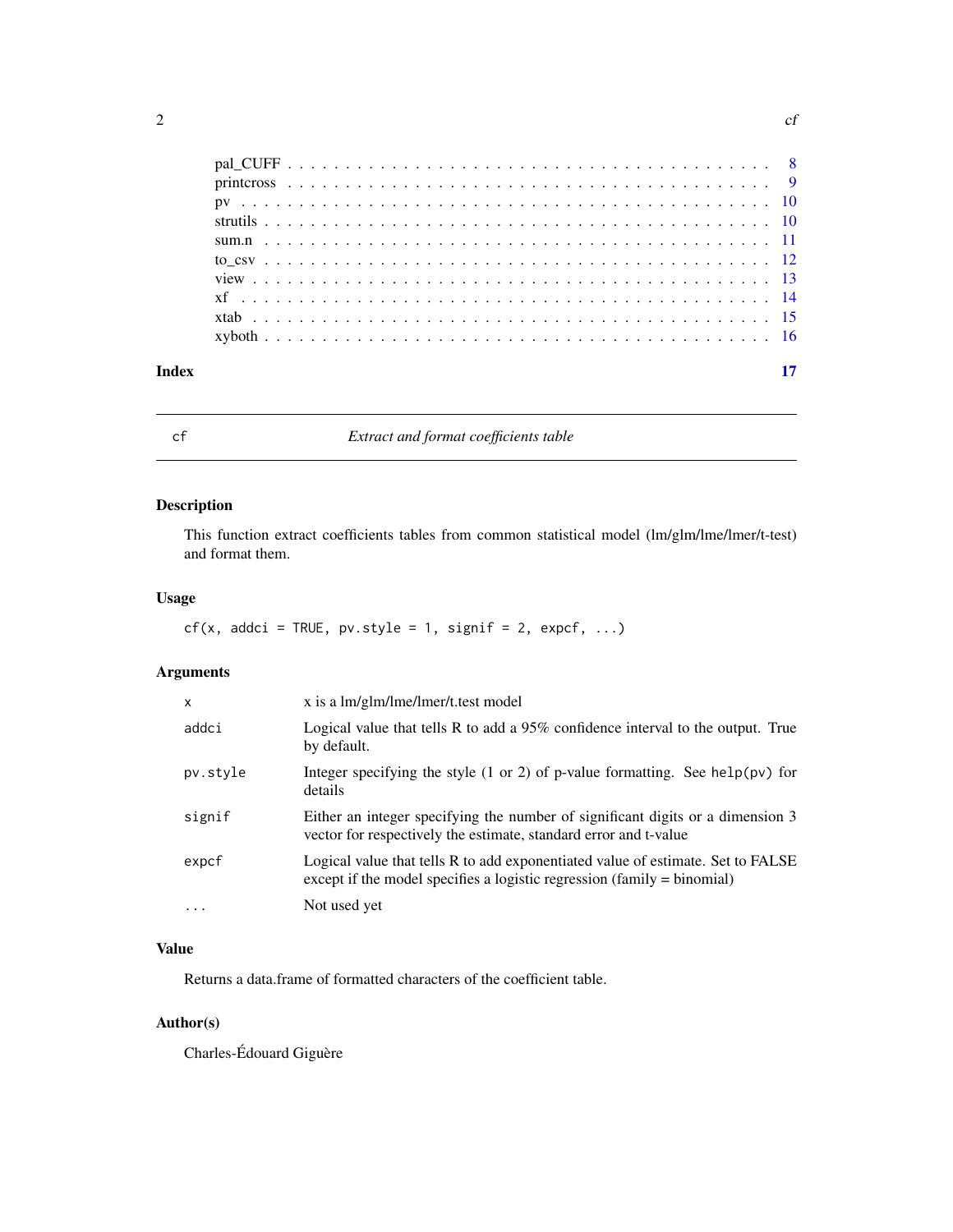#### <span id="page-2-0"></span>clip 3

# Examples

```
lm1 <- lm(Sepal.Length ~ Species, iris)
cf(lm1)
```
# clip *Send to clipboard*

# Description

This is a function that sends a table-like object to the clipboard to paste it quickly on an external program.

# Usage

clip(x, sep = "\t", row.names = FALSE, quote = FALSE, ...)

# Arguments

| X         | x is a table a matrix or a data.frame to send to clipboard |
|-----------|------------------------------------------------------------|
| sep       | Type of separator for the output                           |
| row.names | Logical value (T/F) to include or exclude row names        |
| quote     | logical value to print or exclude quotation marks.         |
|           | other arguments passed to write. table function            |

# Value

No output. The results is printed to the clipboard.

# Author(s)

Charles-Édouard Giguère

# Examples

clip(iris[1:6,])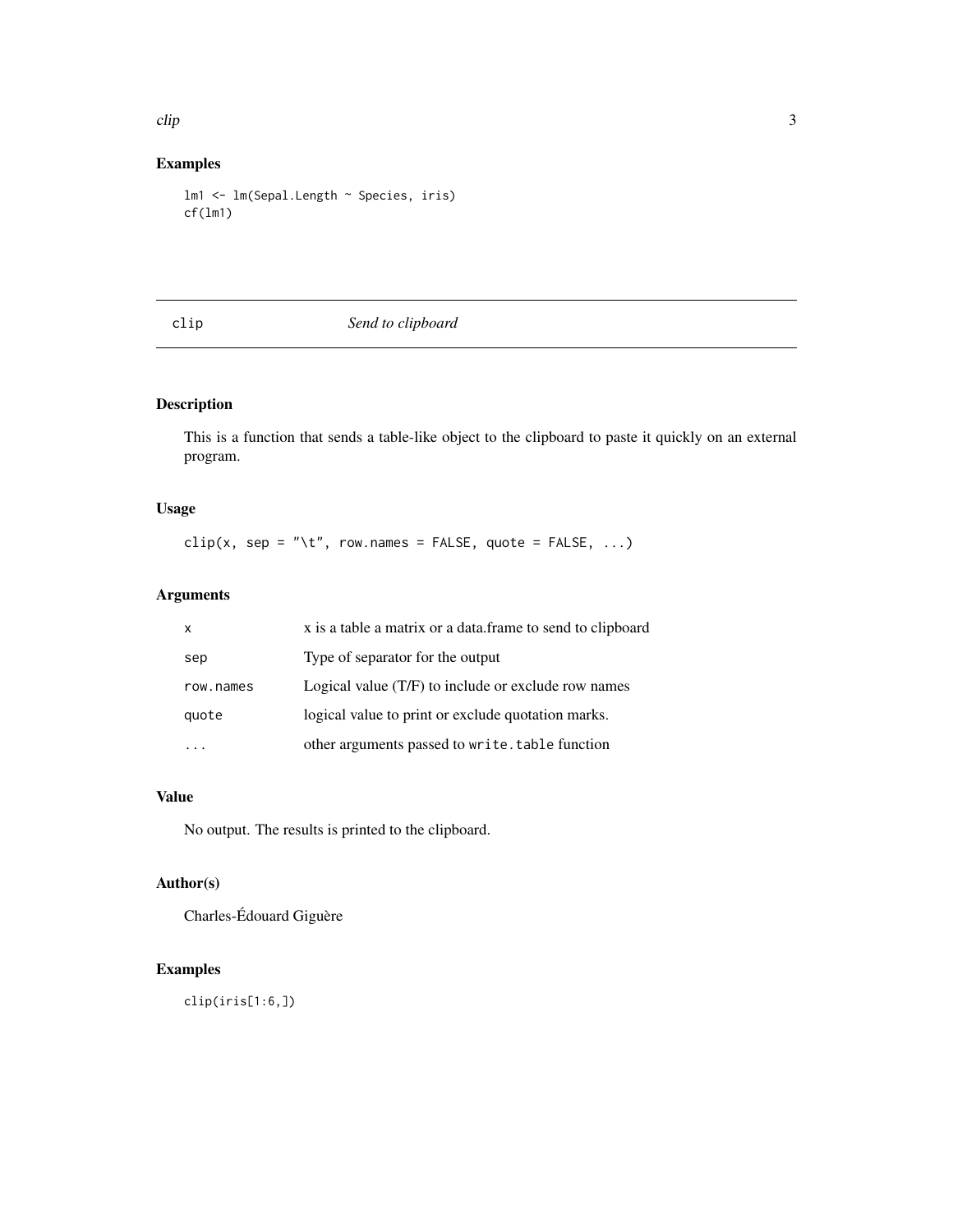<span id="page-3-0"></span>

This is a function that creates correlation matrix objects that can be printed with the corresponding N and p-values. It is a wrapper for cor and cor.test.

#### Usage

```
correlation(x, y = NULL, method = "pearson",alternative = "two.sided", exact = NULL,use = "pairwise.complete.obs",
            continuity = FALSE, data = NULL)## S3 method for class 'corr'
print(x, \ldots, tolates = FALSE, cutstr = NULL, toMarkdown = FALSE)
```
# Arguments

| X           | x is a matrix/data. frame or a formula defining which variable to use in the<br>correlation matrix (see details). |
|-------------|-------------------------------------------------------------------------------------------------------------------|
| У           | y is a matrix/data. frame to correlate against x. If x is a formula y is passed to<br>data argument               |
| method      | Method used to compute correlations.                                                                              |
| alternative | Unilateral (one. sided) test or bilateral (two. sided) test. See help(cor) for<br>more details.                   |
| exact       | Logical value to know if a p value is exact or asymptotic. See help $(cor)$ for<br>more details.                  |
| use         | Methods to deal with missing values.                                                                              |
| continuity  | Logical value to know if continuity correction must be used. See help $(cor)$ for<br>more details.                |
| $\ddots$    | Unused in this function                                                                                           |
| data        | data.frame to use in conjuction with formula                                                                      |
| toLatex     | Logical value to know if output displayed as a latex tabular environment.                                         |
| cutstr      | Optional digits that cut the length of variable names                                                             |
| toMarkdown  | Logical value to know if output should be displayed as a markdown table for<br>report                             |

# Value

Returns a list with correlations, N for each pair of correlations and p.value for each correlations.

# Author(s)

Charles-Édouard Giguère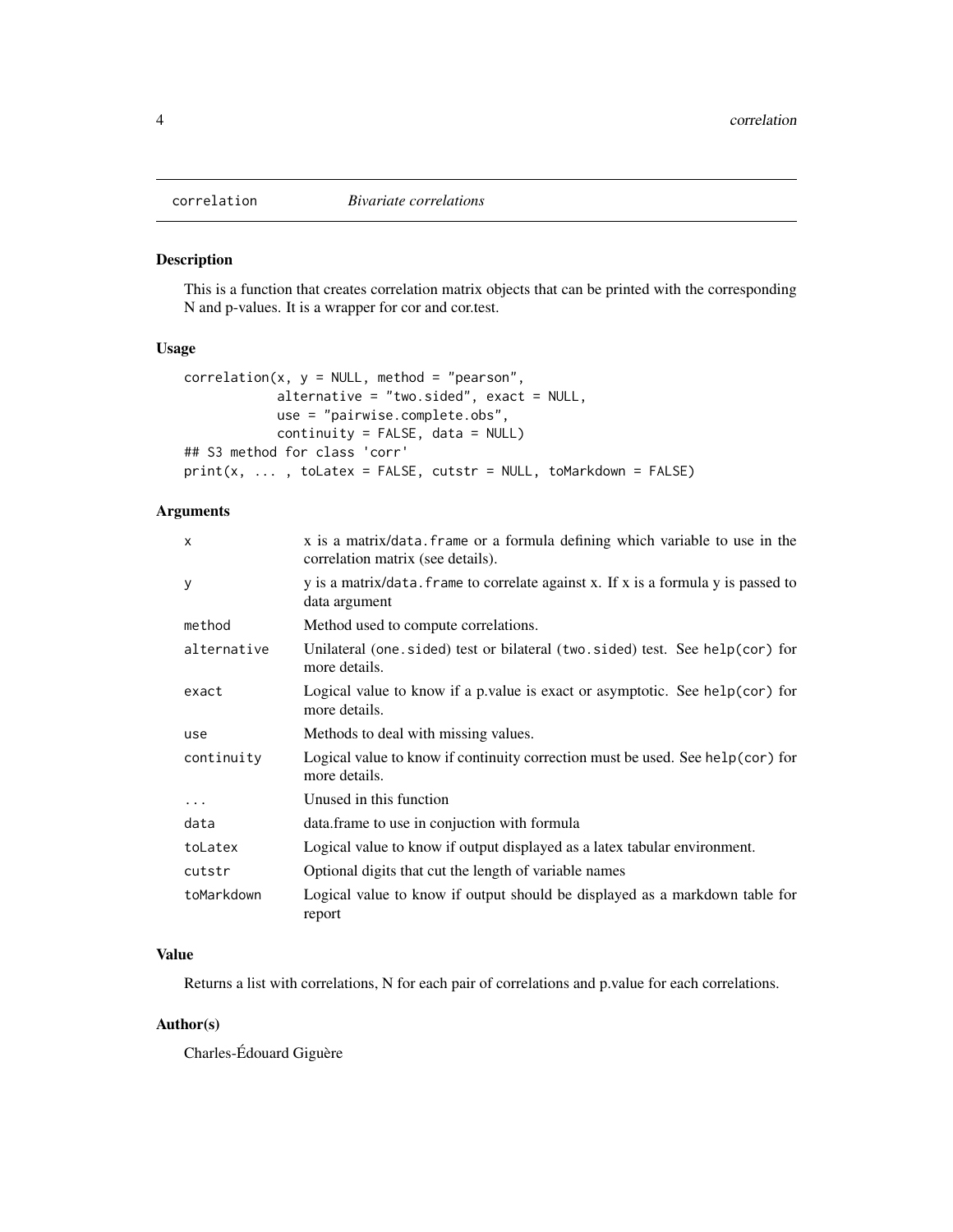#### <span id="page-4-0"></span>cross 5

#### Examples

```
require(CUFF)
X=rnorm(10)
Y=rnorm(10)
correlation(cbind(X,Y))
```
cross *Crosstabs*

# Description

Functions to display  $(2 \times 2)$  contingency table

#### Usage

 $cross(x, \ldots)$ 

# Arguments

| X | Object of type table or formula, vector to tabulate |
|---|-----------------------------------------------------|
| . | Arguments passed to table of xtabs                  |

# Details

The xtab functions corrects the inability to deal with missing values in the original xtabs that comes with R base.

# Value

The cross methods returns an object of type cross with the original table and the marginal percentages by row and by column. A print methods is associated with a cross object. xtab returns an object of type table (see details). Total returns a sum with na.rm=TRUE by default and replaces NA with 0.

# Author(s)

Charles-Édouard Giguère

```
require(CUFF)
### example of crosstabs
cr1 \leq -cross( \sim N + P, npk)print(cr1, test = c("chisq.test", "fisher.test"))
```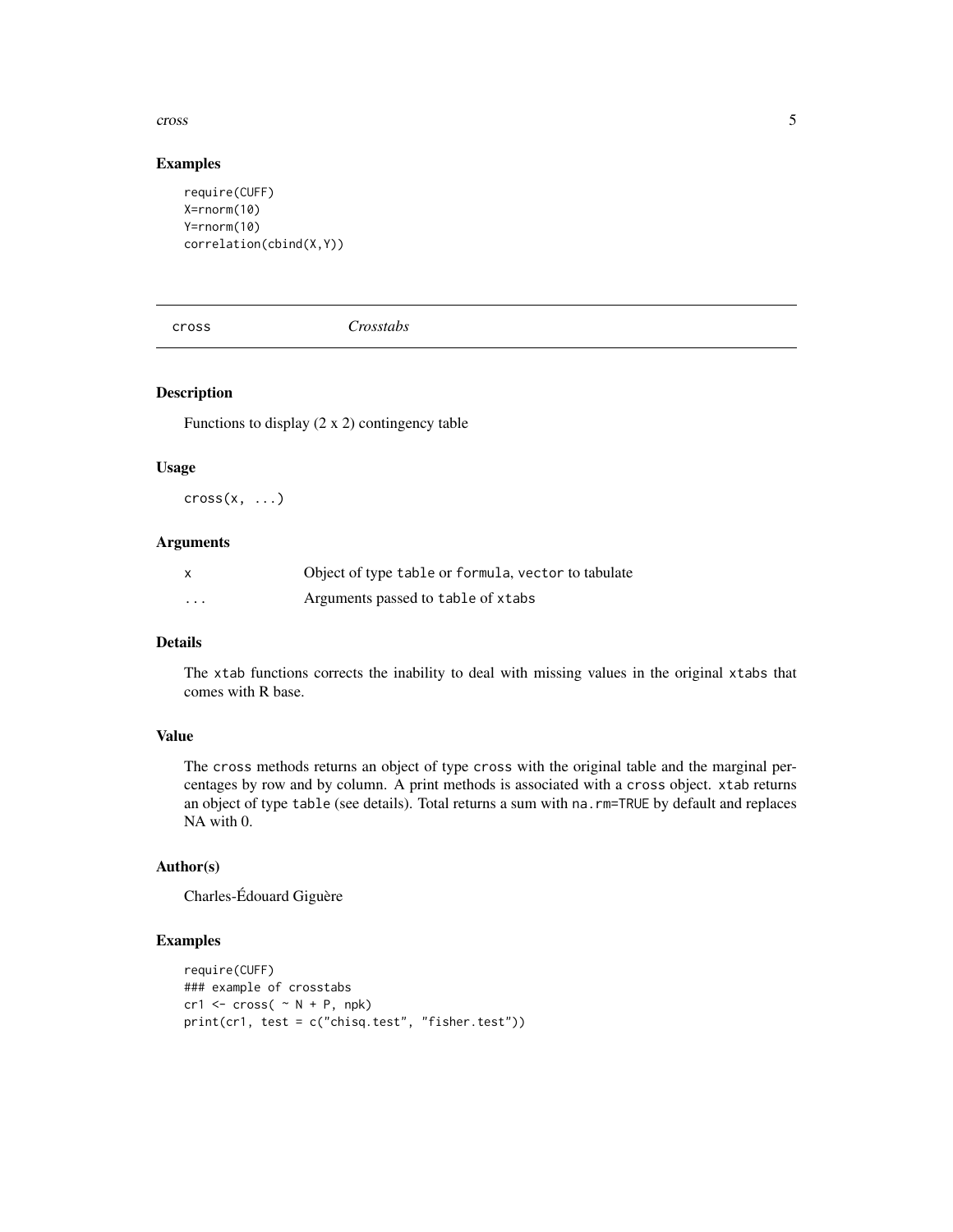<span id="page-5-0"></span>

Functions to display frequency

#### Usage

```
freq(x, y = NULL, ..., labels = NULL, data = NULL)## S3 method for class 'frequencies'
print(x, ..., toLatex = FALSE)
```
# Arguments

| $\mathsf{x}$ | Object of type formula, matrix or data. frame                                                                               |
|--------------|-----------------------------------------------------------------------------------------------------------------------------|
| y            | If x is a formula, y or data contains the data from x or are set to NULL if the<br>variables are in the main environment    |
| .            | used for compatibility                                                                                                      |
| labels       | Optional vector of labels the same length as the dimension of x or the number<br>of variables in formula.                   |
| data         | see y for details                                                                                                           |
| toLatex      | Logical value that indicates if the print methods should return a tabular latex<br>environment to use with Sweave or knitr. |

# Details

The freq methods returns an object of type frequencies object with a print methods associated.

#### Value

An object of type "frequencies" that is a list of matrix containing the frequencies the % and the % with missing value.

#### Author(s)

Charles-Édouard Giguère

```
require(CUFF)
### example of crosstabs
fr1 <- freq( \sim N + P, npk, c("Nitrogen", "Phosphate"))
fr1
### To use with sweave or knitr.
print(fr1, toLatex = TRUE)
```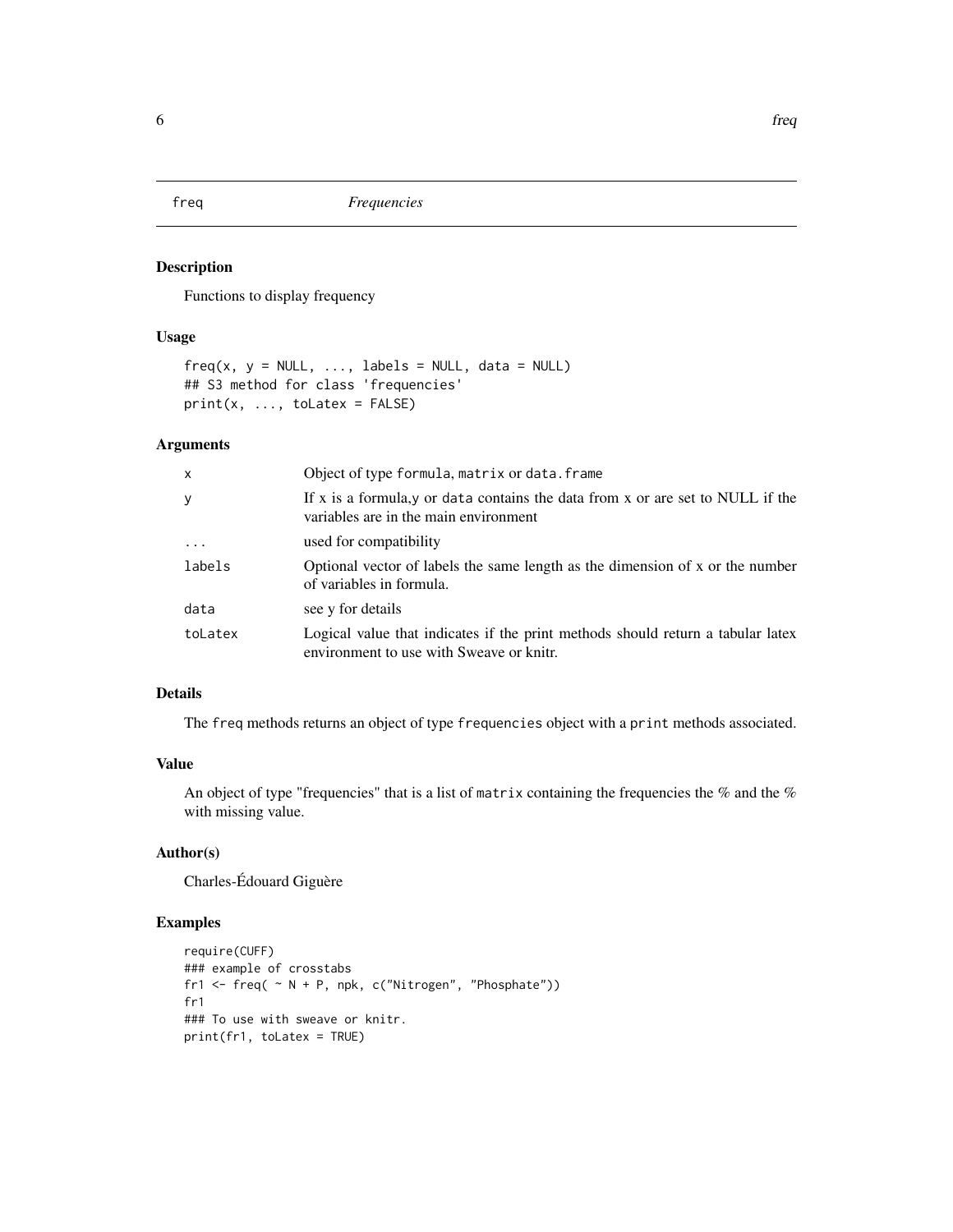<span id="page-6-0"></span>

La fonction retourne une table avec le contenu en caractères de la fréquence et du pourcentage

# Usage

```
ftab(xt, margin = seq_along(dim(xt)), fmt = "%d (%5.1f %%)", quiet = FALSE)
```
#### Arguments

| xt     | Une table de contingence généré avec table ou xtabs                                                                                                                               |
|--------|-----------------------------------------------------------------------------------------------------------------------------------------------------------------------------------|
| margin | Si 2x2, est que le pourcentage est en ligne $(1)$ ou en colonne $(2)$ ou total $(1:2)$ . Par<br>défaut, pourcentage total. Ne sert à rien lorsque le tableau est à une dimension. |
| fmt    | format d'affichage                                                                                                                                                                |
| quiet  | Valeur logique qui indique si le tableau est imprimé                                                                                                                              |

# Value

Retourne une table avec le contenu en caractères de la frequence et du pourcentage

#### Author(s)

Charles-Édouard Giguère

# Examples

```
ex <- as.table(cbind(3:4,5:6))
ftab(ex,2)
```
meansd *function to compute mean and sd into a single string*

# Description

Methods that estimates a mean and sd and stores it into a single string

# Usage

meansd(x, digits =  $c(1, 1)$ )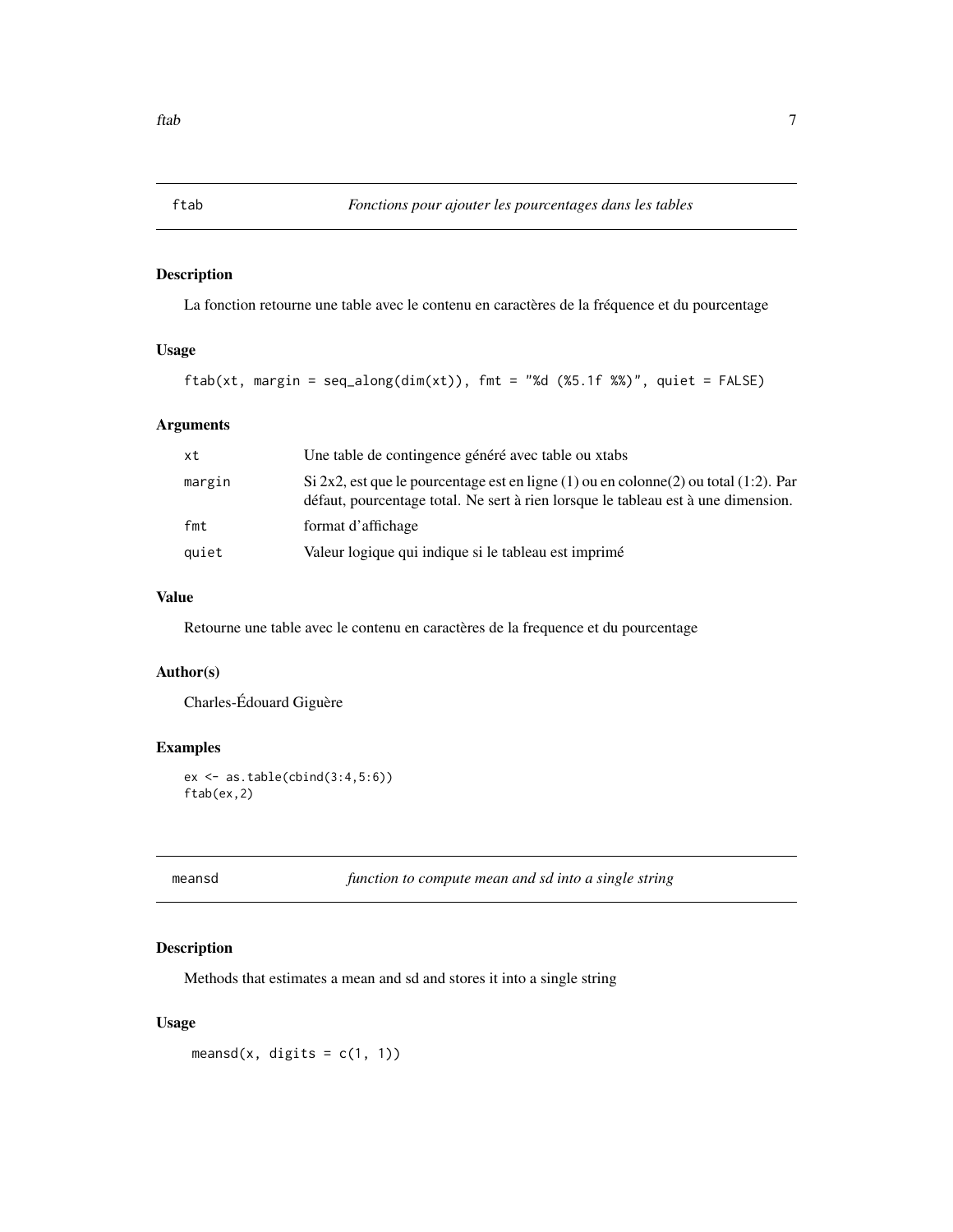# <span id="page-7-0"></span>Arguments

|        | A vector of numeric value                                                                          |
|--------|----------------------------------------------------------------------------------------------------|
| digits | digits for respectively the mean and sd. If a single value is entered it applies to<br>mean and sd |

# Value

Returns a string containing mean and sd with entered digit precisions.

# Author(s)

Charles-Édouard Giguère

# Examples

xf(Sepal.Width ~ Species, iris, meansd)

pal\_CUFF *Palette de couleurs*

# Description

A 10 color palette.

# Usage

 $pal_CUFF(n = 10, pal = "CUFF")$ 

# Arguments

| n   | Integer indicating the number of color desired $(1-10)$ |
|-----|---------------------------------------------------------|
| pal | The only value possible for now is CUFF                 |

# Value

Returns a vector of color.

# Author(s)

Charles-Édouard Giguère

# Examples

pal\_CUFF(3)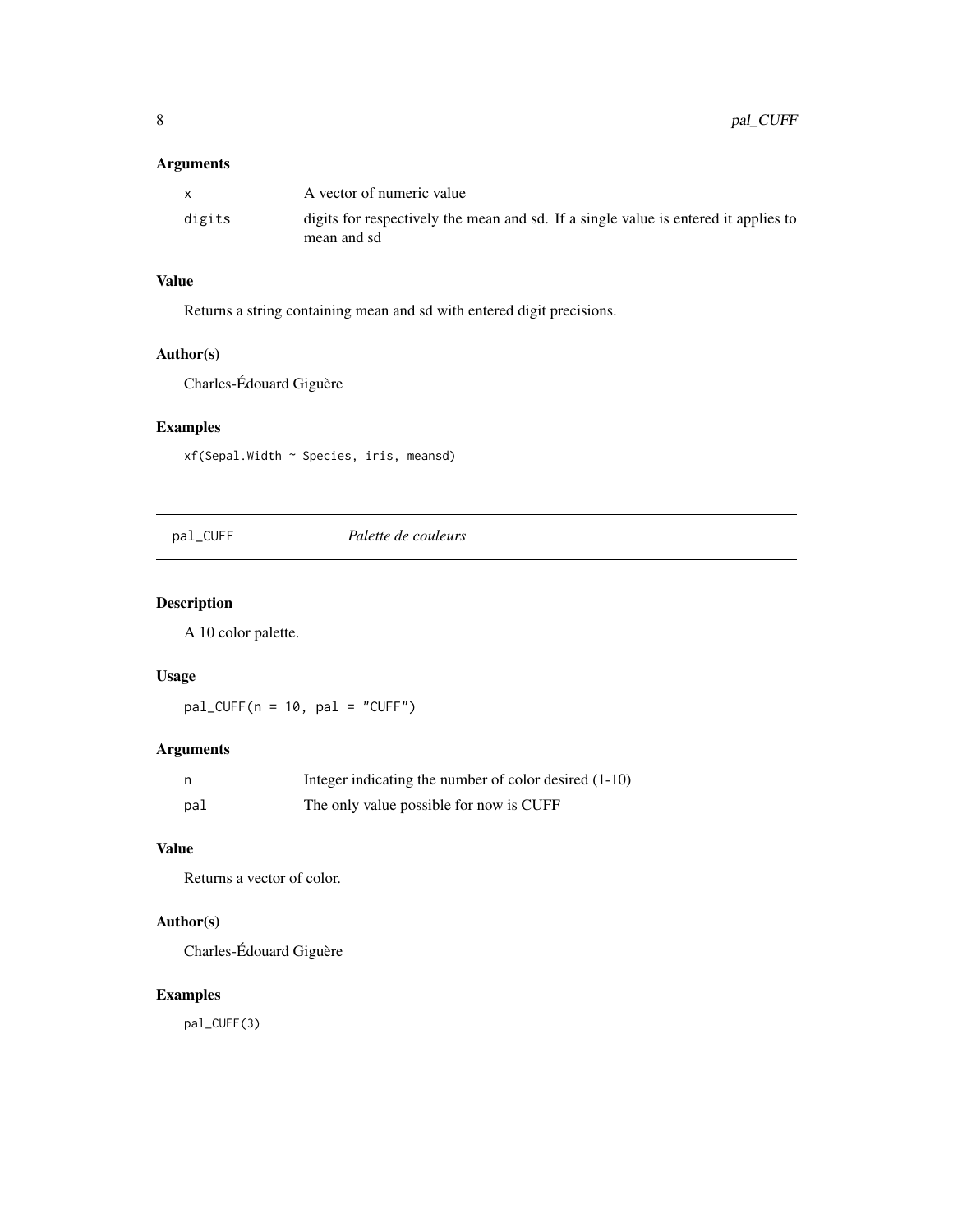<span id="page-8-0"></span>

Functions to display (2 x 2) contingency table

#### Usage

```
## S3 method for class 'cross'
print(x, ..., test = "chisq.test", export = NULL)
```
# Arguments

| x        | Object of type cross to print                                                                                                                                                             |
|----------|-------------------------------------------------------------------------------------------------------------------------------------------------------------------------------------------|
| $\cdots$ | Unused arguments                                                                                                                                                                          |
| test     | list of statistical tests (as character vector) passed to the 2x2 table. By default,<br>test is set to "chisq.test" which performs a khi-square test with Yates continuity<br>correction. |
| export   | Either "pdf" or "xlsx" or NUII. Crosstab is flushed into either a pdf using latex<br>or an Excel spreadsheet using package openxlsx                                                       |

# Details

Export to "pdf", "xlsx" open the crosstabs in the corresponding formats.

# Value

Print methods associated with the cross object.

# Author(s)

Charles-Édouard Giguère

```
require(CUFF)
### example of crosstabs
cr1 < -cross( ~ N + P, npk)print(cr1, test = c("chisq.test", "fisher.test"))
```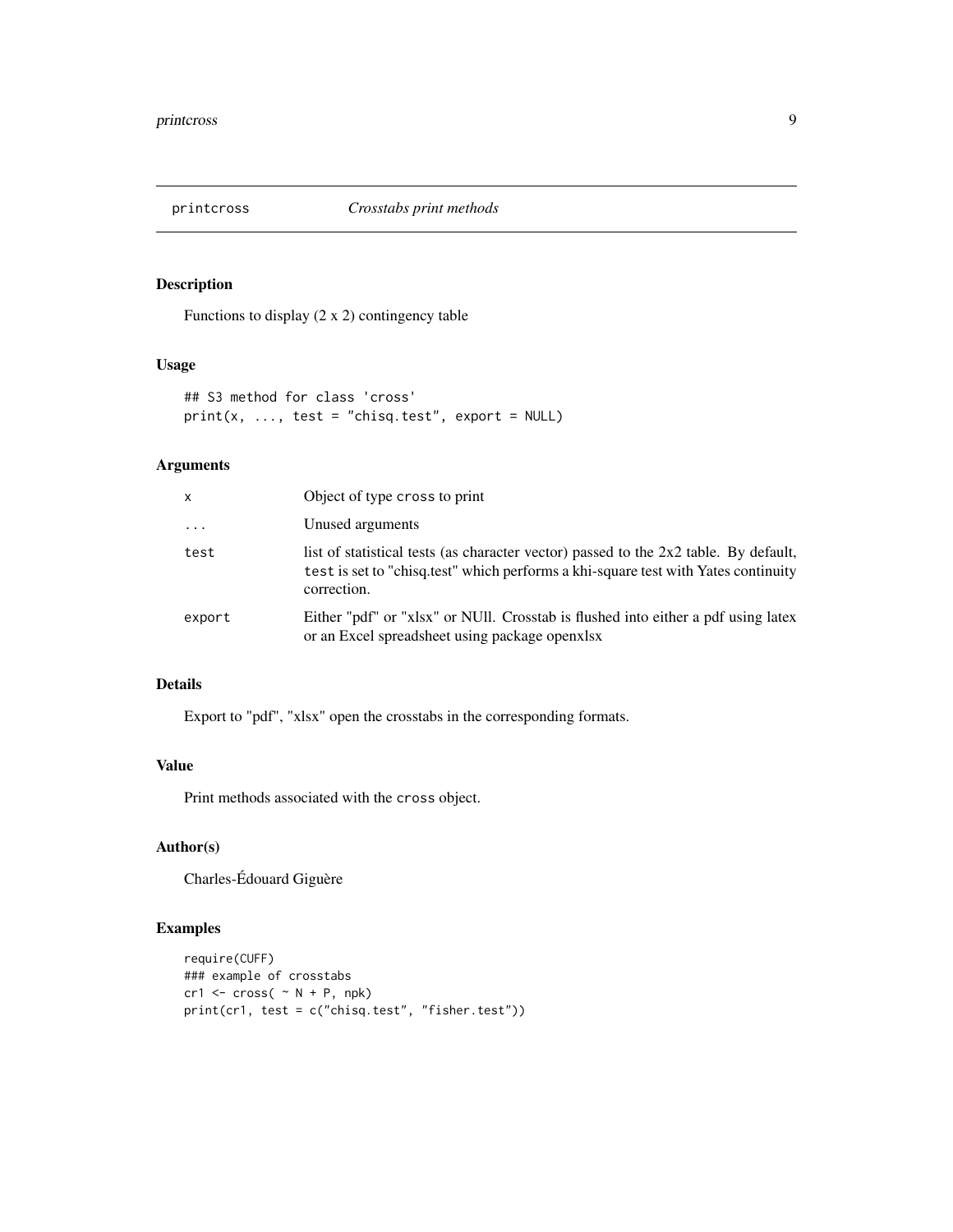This is a function that format p-values for publication.

# Usage

 $pv(p, style = 1)$ 

# Arguments

|       | A vector of p-values                                              |
|-------|-------------------------------------------------------------------|
| stvle | By default (1), formatting according to APA style guide version 6 |

#### Details

- (1) APA: 2 digits of significance except if p is <0.05. If  $p$  < 0.05 we use 3 digits of significance except if  $p < 0.001$  when we print "< $0.001$ ".
- (2) Other: 4 digits of significance except if p < 0.0001 when we print "<0.0001".

## Value

returns a character vector of formatted p-value.

#### Author(s)

Charles-Édouard Giguère

#### Examples

```
p <- c(0.1563,0.0122,0.00001)
pv(p)
```
strutils *Utility functions to treat characters*

# Description

Function %+% paste characters with other characters pairwise. Function %n% is used to repeat a character n time. Function numtostr converts numeric to a string in a nice format.

<span id="page-9-0"></span>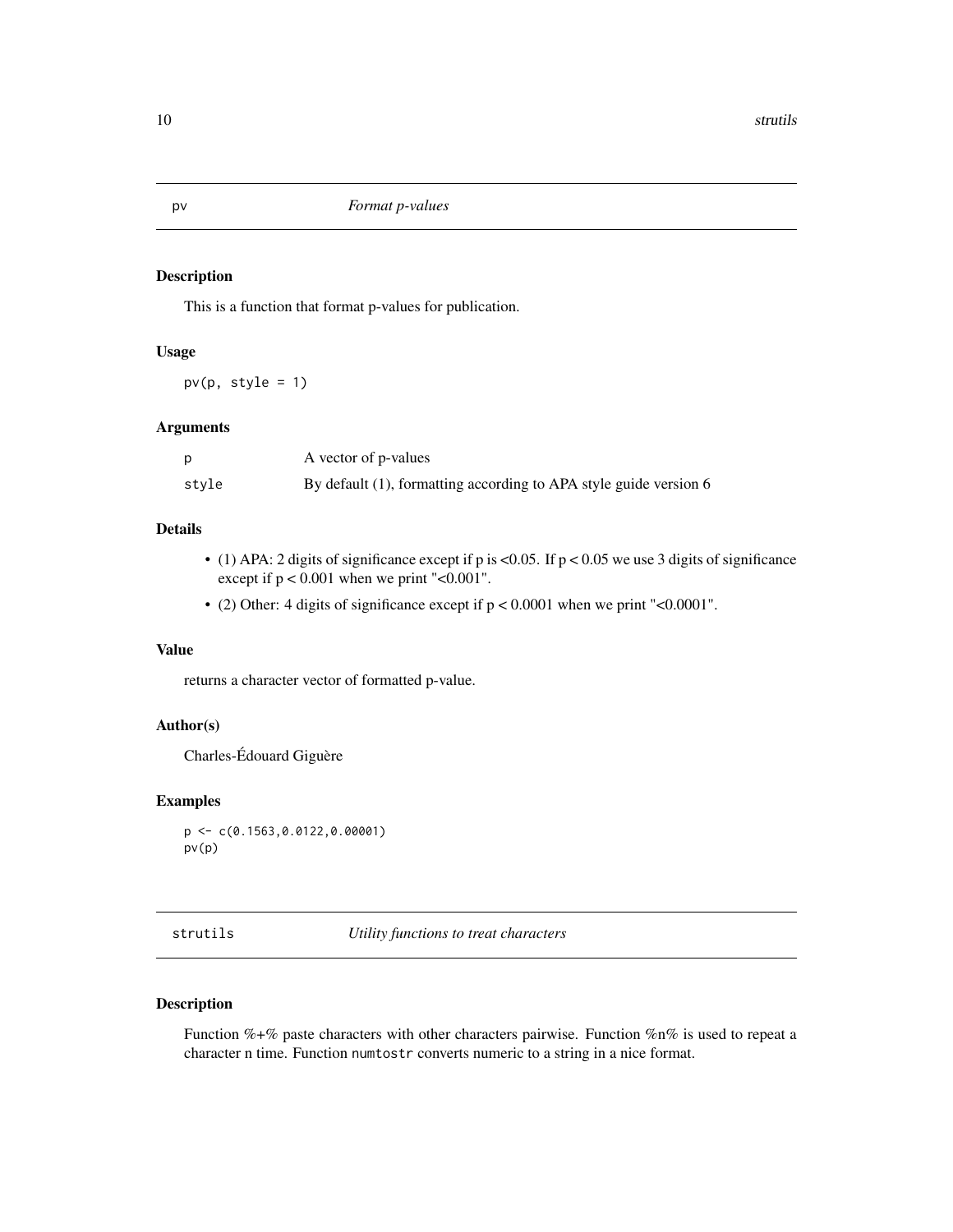#### <span id="page-10-0"></span>sum.n  $11$

#### Usage

```
x %+% y
x %n% y
numtostr(x,nch,digits=4)
```
#### Arguments

| $\mathbf{x}$ | Character vector or a numeric vector for numerostr functions |
|--------------|--------------------------------------------------------------|
| <b>V</b>     | Character vector                                             |
| nch          | (Optionnal) length of the resulting character vector         |
| digits       | Number of digits in the resulting strings                    |

### Value

Function %+% is an operator that shortens paste(x, y, sep="") see help(paste) for more options. Function %n% returns the character vector x repeated y times. If both x and y are vector each element of x are applied to each element of y. Function numtostr converts numerical vector to a character vector using a nice format.

#### Author(s)

Charles-Édouard Giguère

#### Examples

```
require(CUFF)
"Hello " %+% "world."
cat(" " %n% c(rep(1,9),2) %+% 1:10,fill=TRUE)
### Returns a * because specified length of character is unsufficient.
numtostr(9048948449.94948,nch=8)
```
sum.n *sum weighted on the number of non-missing values*

# Description

Methods that estimates a sum weighted by the number of non-missing values

#### Usage

```
## S3 method for class 'n'
sum(x, n = 1, \ldots)
```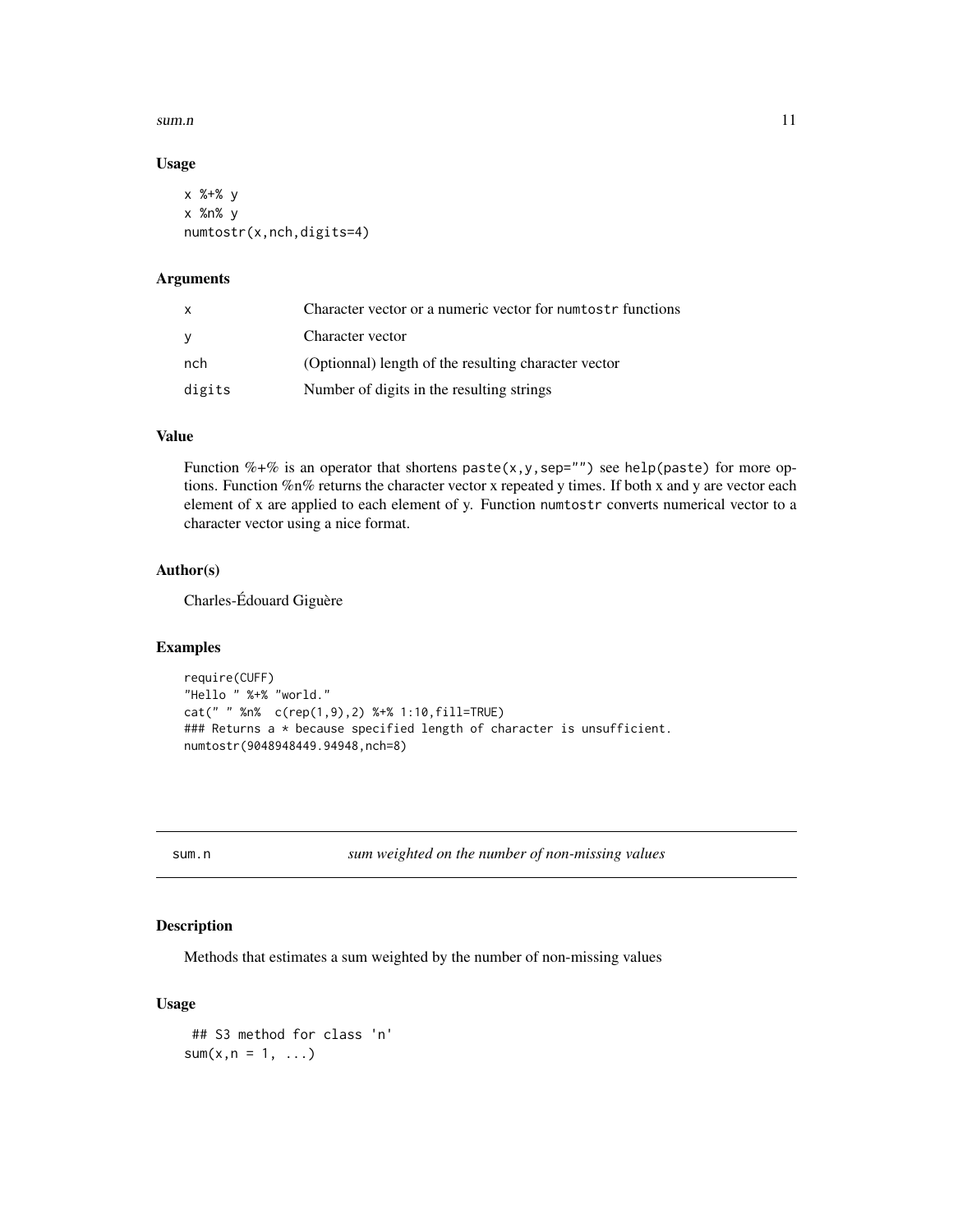#### <span id="page-11-0"></span>Arguments

| $\mathsf{x}$ | A vector of values possibly containing missing values. |
|--------------|--------------------------------------------------------|
| n            | Minimum number of valid values                         |
| $\cdot$      | extra parameters to sum                                |

# Details

 $sum(x,n) = mean(x) * length(x) / n.value(x)$ 

#### Value

sum.n returns the values of the weighted sum.

# Author(s)

Charles-Édouard Giguère

# Examples

sum.n(c(1, 2, NA, NA), n = 2) ### [1] 6 sum.n(c(1, NA, NA, NA), n = 2) ### [1] NA

to\_csv *Export into a csv file with a format csv companions for factors*

# Description

This functions export a data frame into a csv file with a csv companion file containing formats to properly reimport data into R.

#### Usage

column\_types(data) to\_csv(data, file)

# Arguments

| data | A data. frame containing data to export |
|------|-----------------------------------------|
| file | Name of the csy file to export to       |

#### Value

returns nothing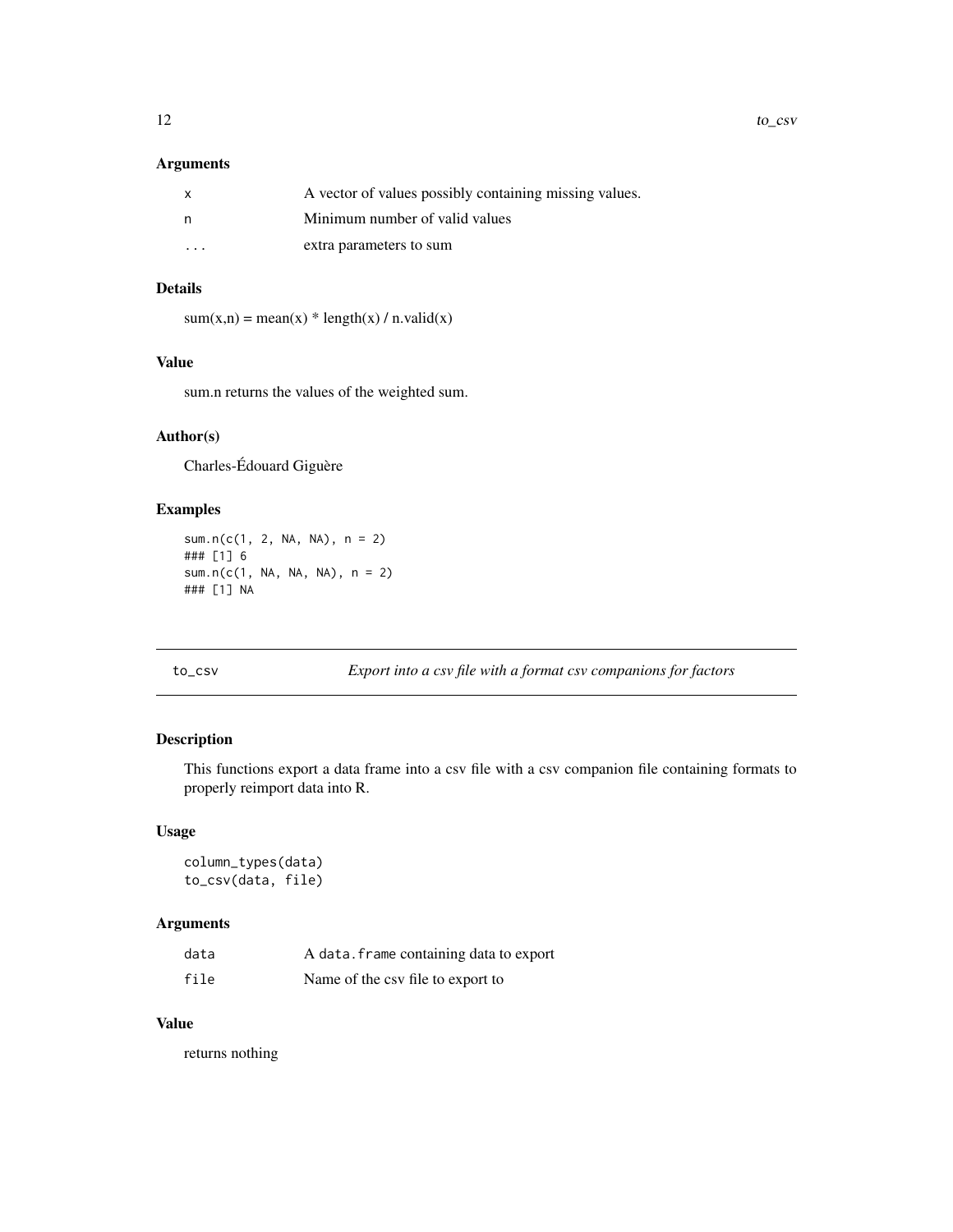#### <span id="page-12-0"></span>view 13

# Author(s)

Charles-Édouard Giguère

# Examples

```
# to_csv(iris,"iris.csv")
```
view *view methods*

# Description

Wrapper to DT::datatable.

# Usage

 $view(x, \ldots)$ 

# Arguments

| x        | x is a matrix/data. frame/table format for viewing |
|----------|----------------------------------------------------|
| $\cdots$ | arguments passed to datatable                      |

# Value

Export data to be viewed as a web page. See help(datatable,package = "DT") for further details.

# Author(s)

Charles-Édouard Giguère

```
view(iris)
### add filter on top.
view(iris, filter = "top")
```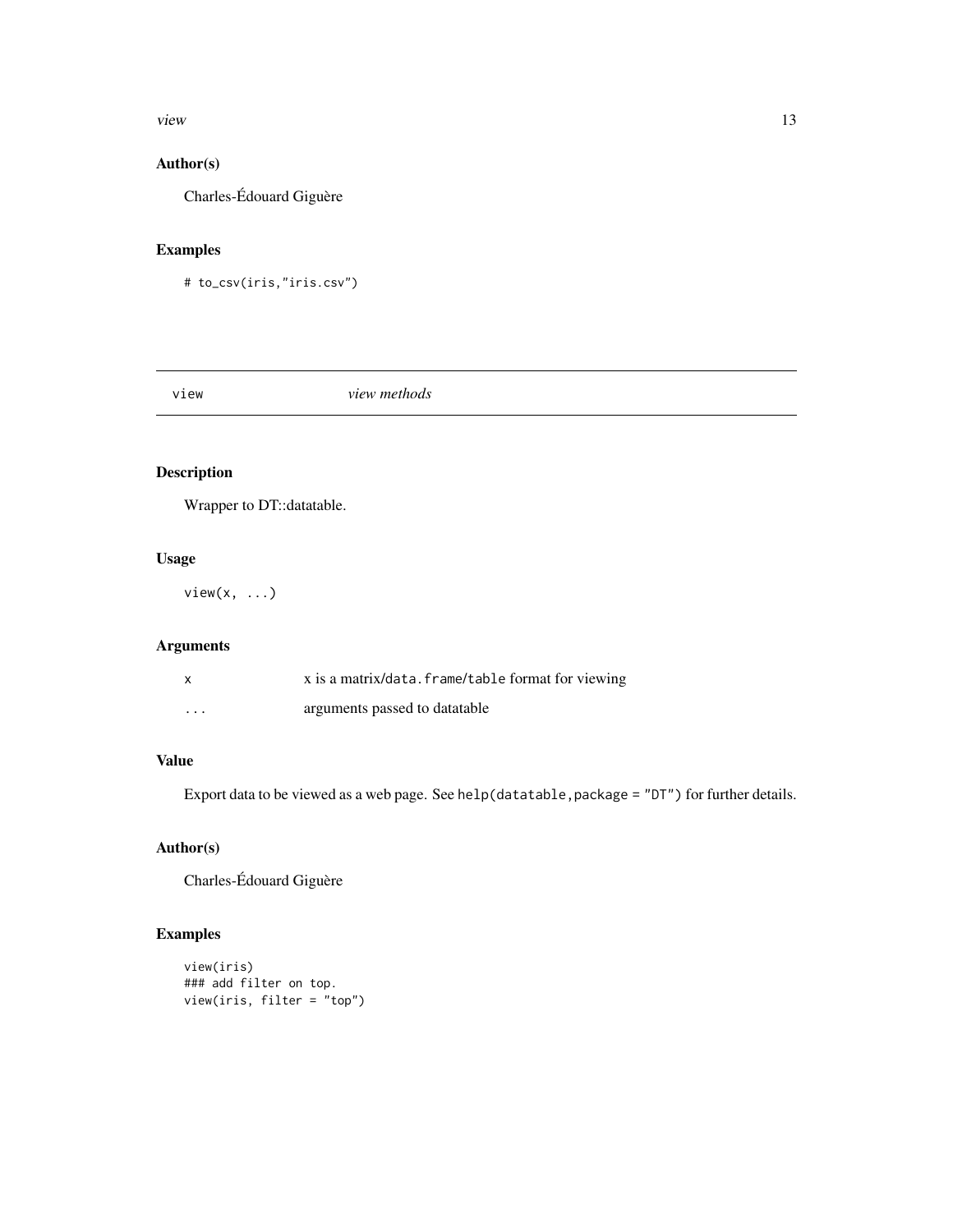Methods that apply a function across a levels of one or more factors. It works like aggregate but returns a table instead. It also has a useNA options that adds NA as a level before applying the function.

#### Usage

```
xf(formula, data, FUN, ..., subset, na.action = na.omit, useNA = FALSE, addmargins = TRUE)
```
# Arguments

| formula    | Formula defining the variables. On the left is the variable we are applying the<br>function to, on the right, variables defining levels of the tables |
|------------|-------------------------------------------------------------------------------------------------------------------------------------------------------|
| data       | Data frame containing the variables                                                                                                                   |
| <b>FUN</b> | The function to apply to each subset of data                                                                                                          |
| $\cdots$   | extra parameters to FUN                                                                                                                               |
| subset     | Vectors defining a subset of data.frame (see help(aggregate)).                                                                                        |
| na.action  | Action functions to deal with NA in data file                                                                                                         |
| useNA      | Make NA a level of the factors (if any)                                                                                                               |
| addmargins | Add function applied to the margins of each category                                                                                                  |

#### Value

xf returns an object "xf" that behaves like a table with all associated methods.

#### Author(s)

Charles-Édouard Giguère

```
res <- xf(Sepal.Length~Species,iris,mean)
barplot(res)
```
<span id="page-13-0"></span>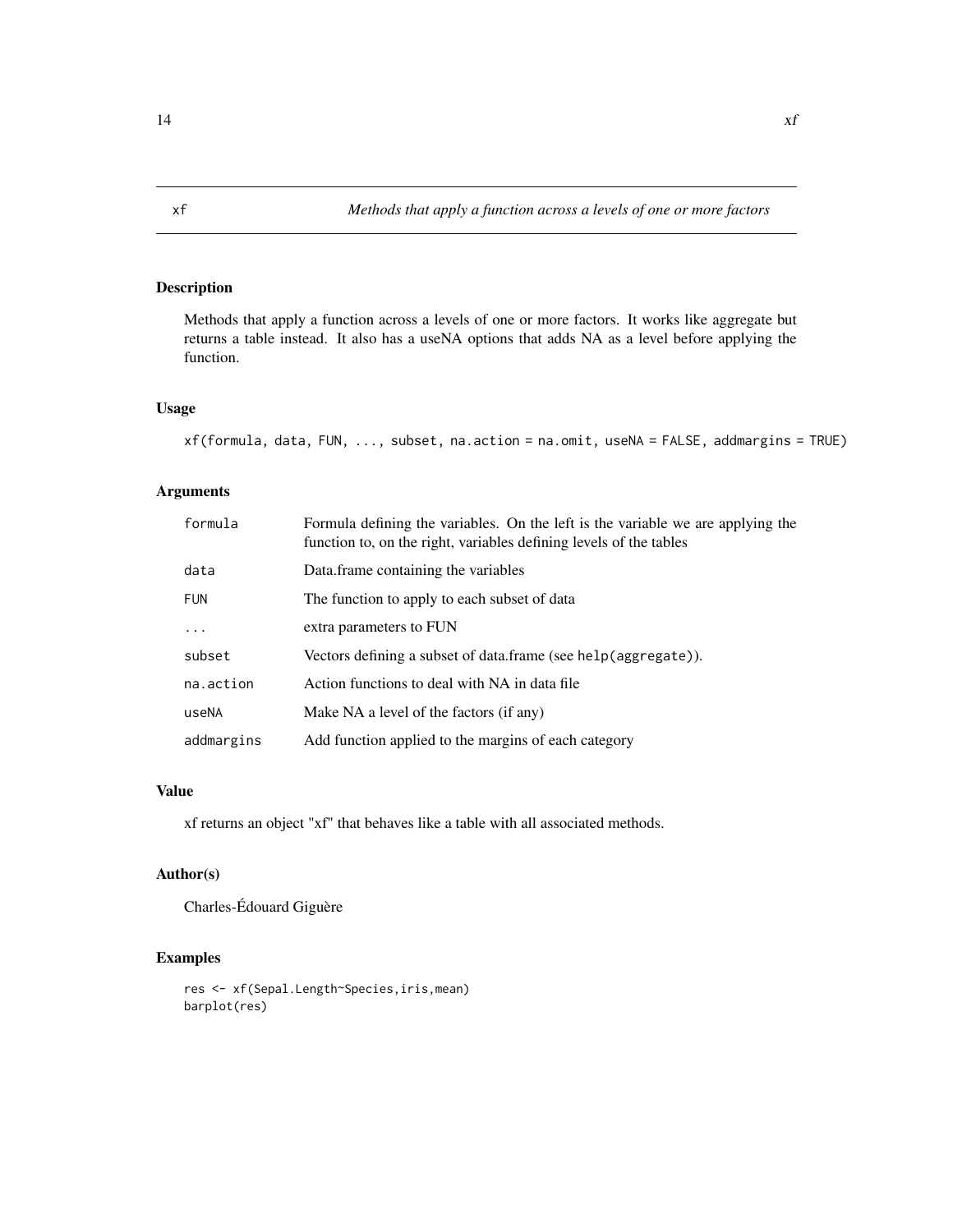<span id="page-14-0"></span>

Functions to create contingency table using formula

# Usage

```
xtab(formula, data, useNA = FALSE, exclude = c(NA,NaN), miss.char = "-",
     na.action = na.exclude, subset = NULL, sparse = FALSE,
     drop.unused.levels = FALSE)
Total(x)
```
#### Arguments

| formula            | Object of class cross to be printed                    |  |
|--------------------|--------------------------------------------------------|--|
| data               | data frame to use with formula                         |  |
| useNA              | logical values to add NA to the levels in the table    |  |
| exclude            | levels to exclude from table                           |  |
| miss.char          | Character to replace NA                                |  |
| na.action          | methods to deal with NA                                |  |
| subset             | subset to use in data                                  |  |
| sparse             | see help(xtabs) for details                            |  |
| drop.unused.levels |                                                        |  |
|                    | logical values indicating whether we drop empty levels |  |
| X                  | numerical vector                                       |  |

# Details

The xtab functions corrects the inability to deal with missing values in the original xtabs that comes with R base. Total is a utility function to use in conjunction with addmargins instead of sum.

# Value

xtab returns an object of type table (see details). Total returns a sum with na.rm=TRUE by default and replaces NA with 0.

#### Author(s)

Charles-Édouard Giguère

```
require(CUFF)
### example of crosstabs
xtab(~ ~ N + P, npk)
```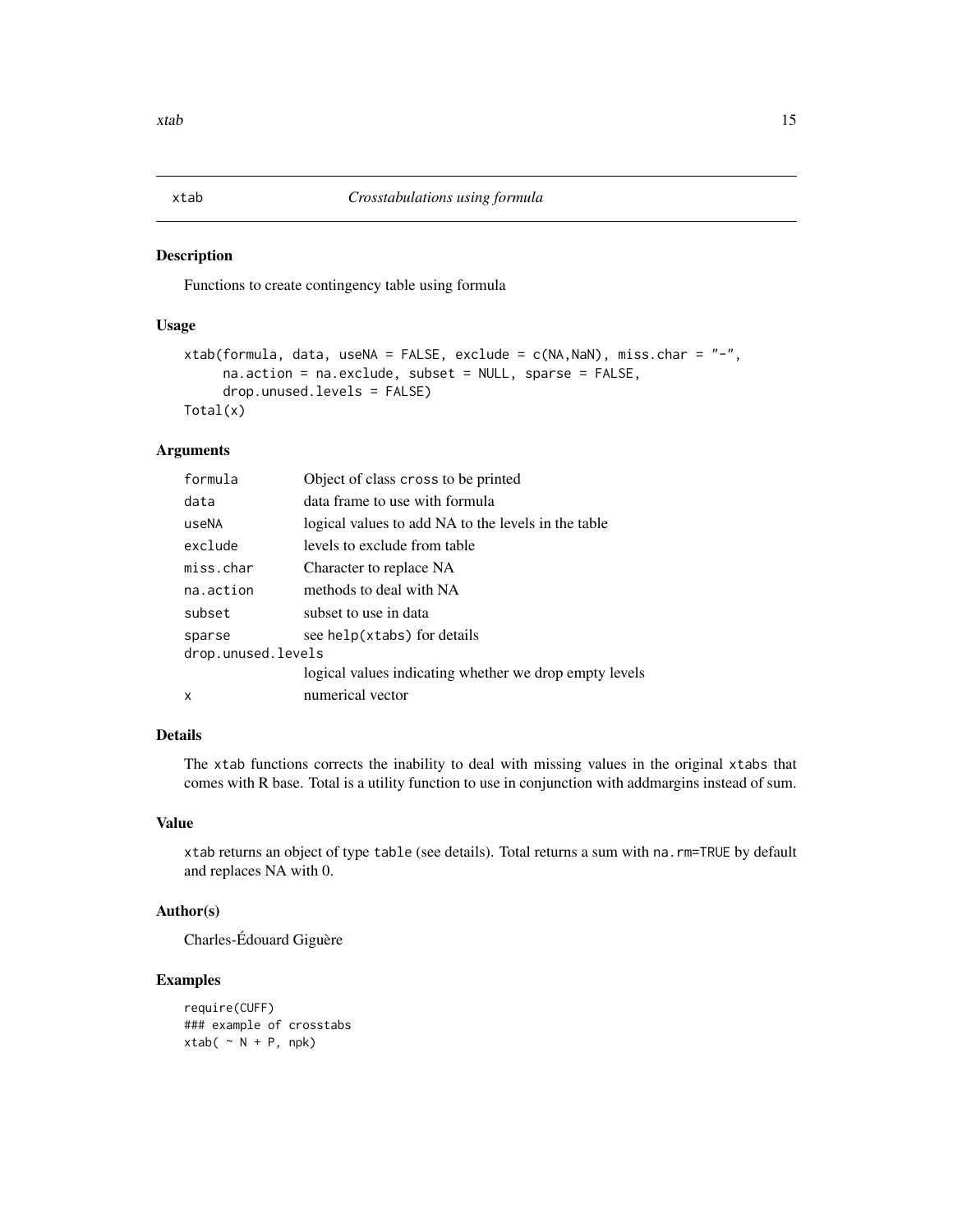<span id="page-15-0"></span>

Function  $\frac{6}{x}$ yb $\frac{6}{x}$  or xyboth(x, y) shows index present in x, y and both

# Usage

x %xyb% y xyboth(x, y)

# Arguments

| vector(matrix/dataframe) of indices |
|-------------------------------------|
| vector(matrix/dataframe) of indices |

# Value

Returns a list with indices present only in x and y and in both.

# Author(s)

Charles-Édouard Giguère

```
require(CUFF)
xyboth(1:5, 3:6)
### $x
### [1] "1" "2"
###
### $y
### [1] "6"
###
### $both
### [1] "3" "4" "5"
```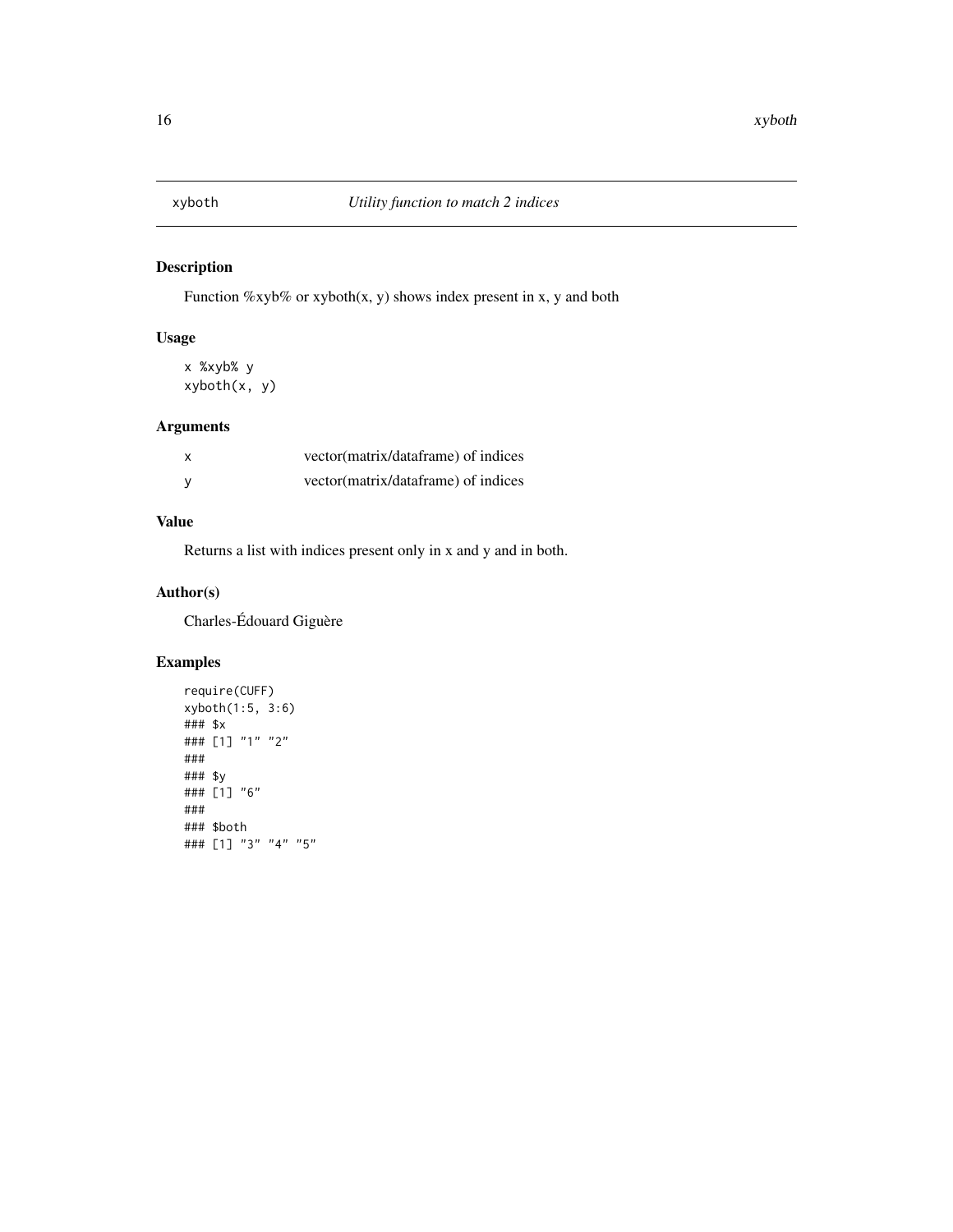# <span id="page-16-0"></span>Index

∗ APA pv , [10](#page-9-0) ∗ cf cf , [2](#page-1-0) ∗ character strutils , [10](#page-9-0) ∗ char strutils , [10](#page-9-0) ∗ clipboard clip , [3](#page-2-0) ∗ clip clip , [3](#page-2-0) ∗ coefficients cf , [2](#page-1-0) ∗ correlation correlation , [4](#page-3-0) view , [13](#page-12-0) ∗ corr correlation , [4](#page-3-0) view , [13](#page-12-0) ∗ cor correlation , [4](#page-3-0) view , [13](#page-12-0) ∗ cross cross , [5](#page-4-0) printcross , [9](#page-8-0) xtab , [15](#page-14-0) ∗ csv to\_csv , [12](#page-11-0) ∗ export to\_csv , [12](#page-11-0) ∗ format to\_csv , [12](#page-11-0) ∗ frequencies freq, [6](#page-5-0) ∗ freq freq, [6](#page-5-0) ∗ ftab ftab , [7](#page-6-0)

∗ intersect xyboth , [16](#page-15-0) ∗ mean meansd , [7](#page-6-0) ∗ missing sum.n, [11](#page-10-0) ∗ p-value pv , [10](#page-9-0) ∗ palette pal\_CUFF, [8](#page-7-0) ∗ paste strutils , [10](#page-9-0) ∗ pv pv , [10](#page-9-0) ∗ sd meansd , [7](#page-6-0) ∗ sum sum.n, [11](#page-10-0) ∗ table cross , [5](#page-4-0) ftab , [7](#page-6-0) printcross , [9](#page-8-0) xf , [14](#page-13-0) xtab , [15](#page-14-0) ∗ xf xf , [14](#page-13-0) ∗ xtabs ftab , [7](#page-6-0) ∗ xtab ftab , [7](#page-6-0) ∗ xyboth xyboth , [16](#page-15-0) %+% *(*strutils *)* , [10](#page-9-0) %+%-methods *(*strutils *)* , [10](#page-9-0) %n% *(*strutils *)* , [10](#page-9-0) %xyb% *(*xyboth *)* , [16](#page-15-0)  $cf, 2$  $cf, 2$ 

clip , [3](#page-2-0) column\_types *(*to\_csv *)* , [12](#page-11-0)